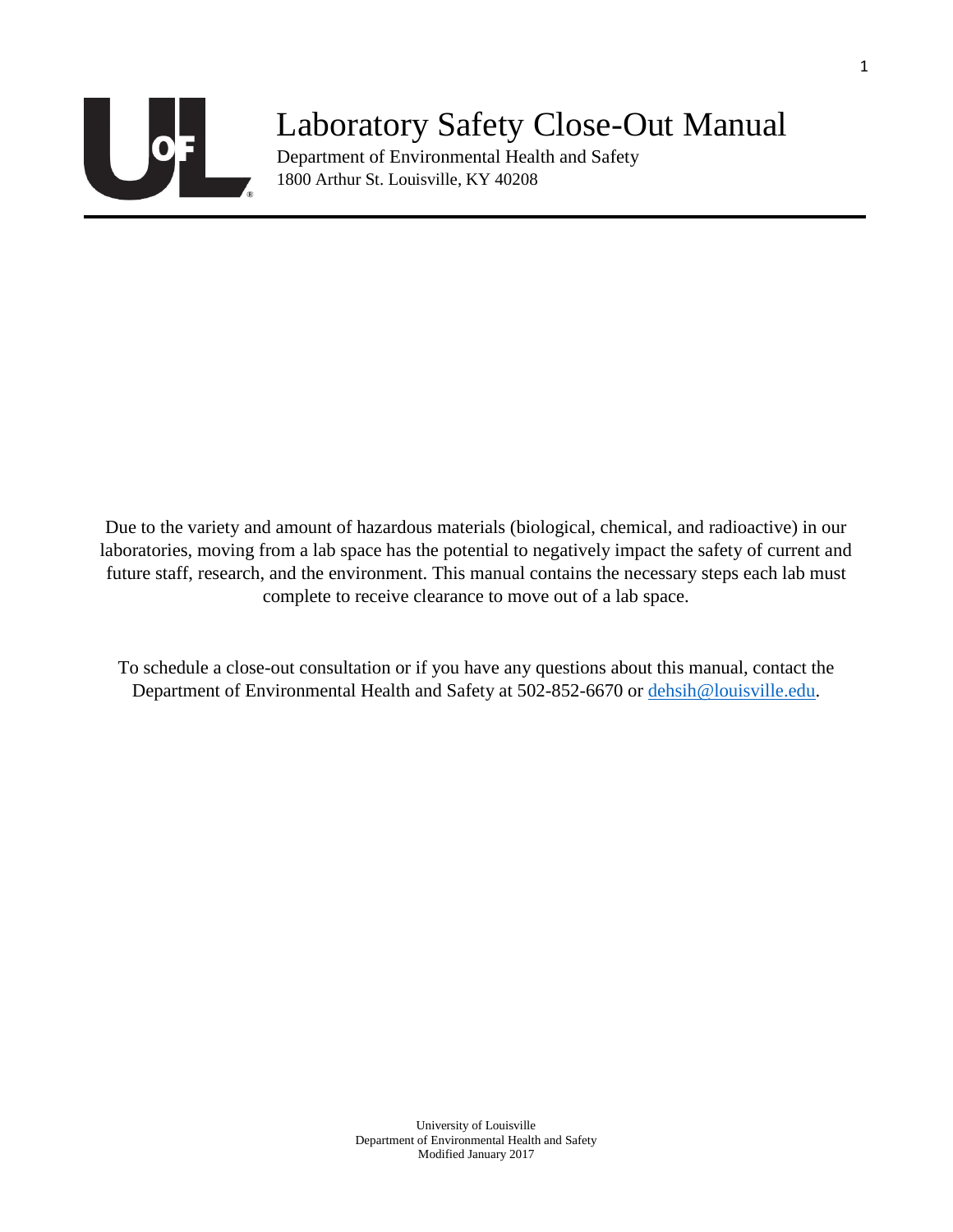#### **Overview**

Laboratories operating within the University of Louisville must be left in a state suitable for new occupancy or renovation activities. The vacating Principal Investigator (PI) and department are responsible for:

- Ensuring the clean and safe condition of equipment and benchtops left in the lab
- Movement of equipment from the lab space for relocation, repair, and/or surplus
- Proper disposal of chemical, biological, and radioactive materials and waste materials

#### **Applicability**

The following procedures must be used whenever a laboratory operating within the University of Louisville will be vacated for any reason (e.g. renovation, relocation, or termination of research activities).

**Equipment moves not in conjunction with a lab close-out**: If equipment is to be released to non-lab personnel (e.g. movers, repair services, surplus), the equipment must have a DEHS-provided sticker verifying proper decontamination. Submit an [Equipment Release Form](https://louisville.edu/dehs/occup-health-safety/laboratory-close-out-relocation-or-equipment-release-form) to notify DEHS of equipment movement and start this process.

#### **Responsibilities**

**Department of Environmental Health and Safety (DEHS)** can assist by providing guidance for the laboratory close-out process. DEHS provides the final clearance for lab spaces to the vacating PI and department upon completion of all necessary steps as outlined in this manual.

**Department Chairs** are ultimately responsible for the vacating PI following the necessary steps outlined in this manual to obtain final clearance from DEHS regarding the condition of the vacated lab space. If items (e.g. equipment, waste, chemicals) are left behind and the PI cannot be contacted or determined, the Department Chair will assume all costs and responsibilities for completing the close-out process and receiving final clearance from DEHS.

**Principal Investigators (PI)** operating within the University of Louisville are responsible for the safe operation of their lab space and personnel. This responsibility includes completing all necessary steps for vacating a lab space, as outlined in this manual, and receiving final clearance to vacate the lab space from DEHS.

**Outside contractors (including Physical Plant)** are prohibited from working in laboratories that have not received final clearance from DEHS. Cleared labs will be posted with a signed DEHS Lab Close-Out Certification on outside doors. Cleared lab equipment will be posted with a signed DEHS Equipment Release sticker.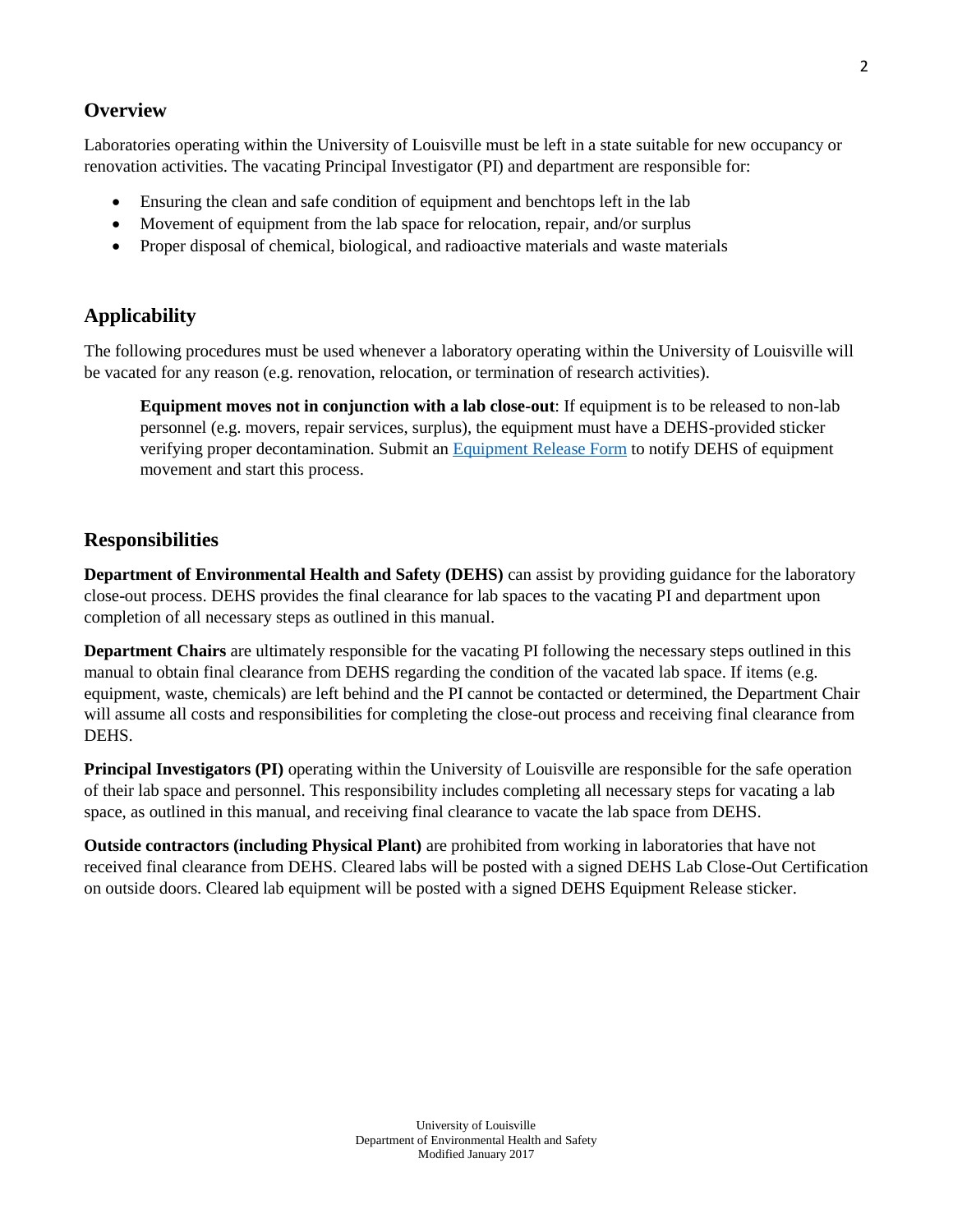#### **Procedure**

Lab space cannot be reoccupied or renovated until DEHS has given its final clearance. This manual provides a checklist of items to facilitate the proper close-out of a lab space to receive this clearance.

Sections include: master checklist; general lab guide; chemical and chemical waste guide; biological materials, sharps, and biohazardous waste guide; and radioactive materials guide.

**Complete the master checklist prior to a scheduled lab close-out consultation visit from DEHS.** DEHS is always available by [email](mailto:dehsih@louisville.edu) and phone to assist during the close-out process, but the close-out visit is typically the final step. The additional guides included in this manual provide details and specifics for completing items in the master checklist; reference them as necessary.

Once you've finished the master checklist, **complete the Laboratory Close-Out Checklist Self-Assessment in BioRAFT**. DEHS requires completion of the self-assessment prior to a scheduled final close-out visit and may request its completion if missing. Guidance on how to perform the BioRAFT self-assessment can be found at the end of this manual.

#### **Contact DEHS with any questions during the close-out process**.

| <b>DEHS Main Office</b>          | 502-852-6670 |
|----------------------------------|--------------|
| <b>Biosafety Officer</b>         | 502-852-2959 |
| Hazardous Waste Coordinator      | 502-852-2956 |
| <b>Radiation Safety Officer</b>  | 502-852-6146 |
| Lab Safety Assessment Specialist | 502-852-2830 |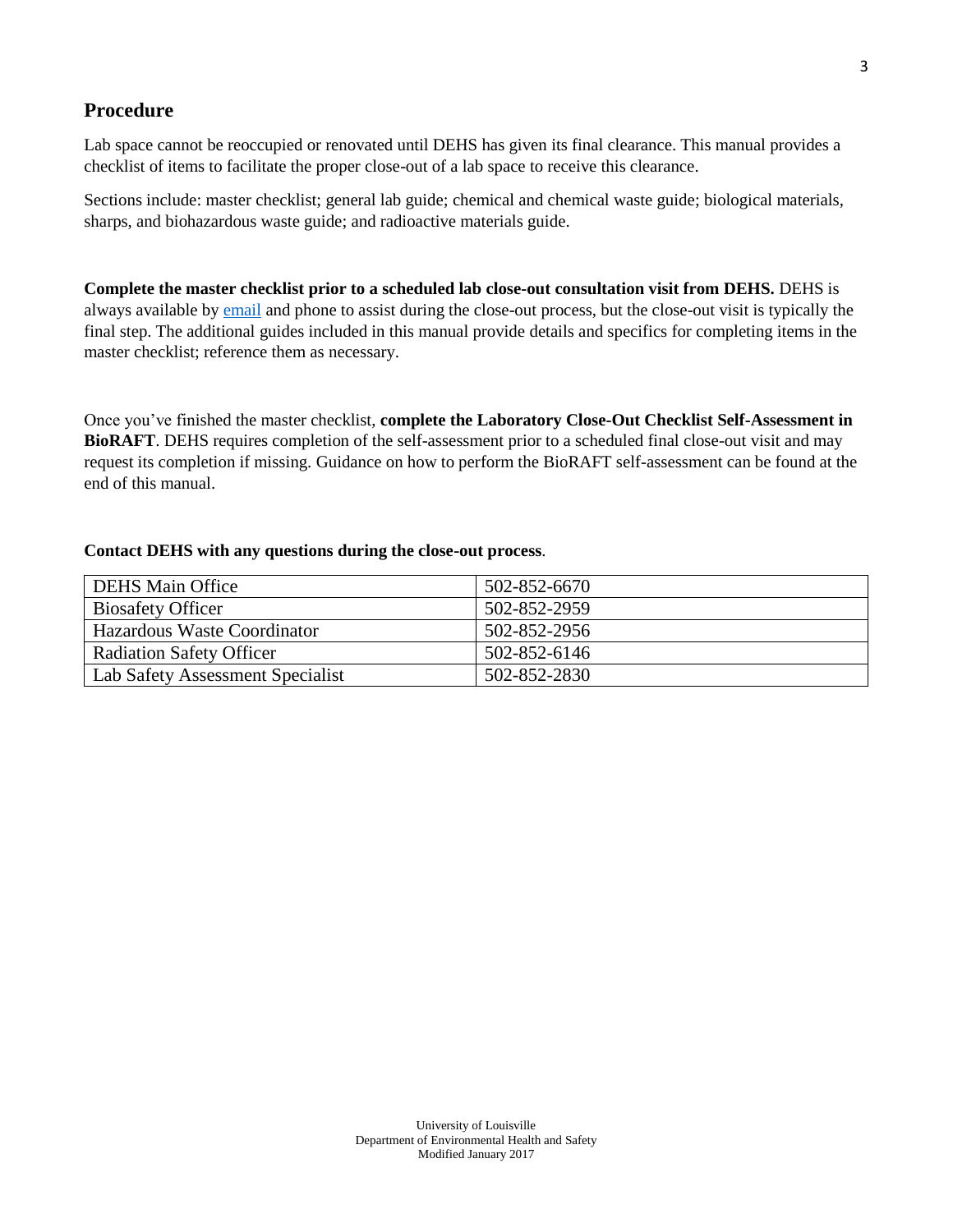| <b>Master Checklist</b>                                                                                                                                                                                                                                                                        |
|------------------------------------------------------------------------------------------------------------------------------------------------------------------------------------------------------------------------------------------------------------------------------------------------|
| All chemical waste and chemicals have been properly removed for disposal by DEHS through its<br>chemical hazardous waste program.                                                                                                                                                              |
| Chemicals have been relocated to new lab location or institution. Note that moving hazardous<br>chemicals in a motor vehicle will require the appropriate DOT containers, permits, and<br>registrations.                                                                                       |
| Chemical fume hoods have been emptied, cleared of debris, and appropriately decontaminated to<br>remove chemical hazards.                                                                                                                                                                      |
| All lab surfaces that came in contact with chemicals have been cleaned with soap and water to<br>remove any contamination.                                                                                                                                                                     |
| All lab equipment remaining in the lab has been emptied and appropriately decontaminated to<br>remove any biological and/or chemical hazards.                                                                                                                                                  |
| Refrigerators and freezers have been emptied and appropriately decontaminated to remove any<br>biological and/or chemical hazards.                                                                                                                                                             |
| All compressed gas cylinders have been returned to the supplier or appropriately relocated.                                                                                                                                                                                                    |
| All controlled substances have been transferred to another DEA registrant or disposed of through<br>the DEHS Witness Destruction program.                                                                                                                                                      |
| All biological materials have been destroyed, transferred to another University of Louisville<br>Principal Investigator or lab, or relocated to a new lab space appropriately. Note that moving<br>biological materials in a motor vehicle may require appropriate DOT containers and permits. |
| Select Agents have been destroyed or transferred in accordance with 42 CFR Part 73, 9 CFR Part<br>121, and/or the University of Louisville Select Agent Program.                                                                                                                               |
| Biological safety cabinets have been emptied and decontaminated with a fresh 10% bleach<br>solution, or other appropriate disinfectant, followed by 70% ethanol to prevent corrosion. If<br>moved, BSCs must be professionally decontaminated.                                                 |
| All stocks and media solutions have been decontaminated by autoclaving or by addition of bleach<br>to a final concentration of 10% and allowing to sit for 30 minutes prior to disposal down the<br>drain.                                                                                     |
| All lab surfaces used for infectious materials have been decontaminated with a fresh 10% bleach<br>solution.                                                                                                                                                                                   |
| All biohazard signs and labels have been removed from equipment and cabinets following<br>decontamination.                                                                                                                                                                                     |
| Solid biological and infectious materials and contaminated supplies have been properly disposed<br>of in University of Louisville vendor-supplied red bag waste containers.                                                                                                                    |
| All sharps have been placed into sharps containers and the closed sharps containers disposed of in<br>University of Louisville vendor-supplied red bag waste containers.                                                                                                                       |
| All radioactive materials and inventories have been compare and balanced to account for all<br>materials.                                                                                                                                                                                      |
| All radioactive materials have been transferred to another authorized user, transferred to another<br>institution, or disposed of as radioactive waste in accordance with DEHS Radiation Safety Office<br>procedures.                                                                          |
| Equipment and devices that have internal radioactive sources must be cleared by the Radiation<br>Safety Office prior to transfer or moving.                                                                                                                                                    |
| The Radiation Safety Office has conducted an exit survey of the lab after the last use of<br>radioactive materials.                                                                                                                                                                            |
| Copies of the radioactive materials inventory have been sent to the Radiation Safety Office.                                                                                                                                                                                                   |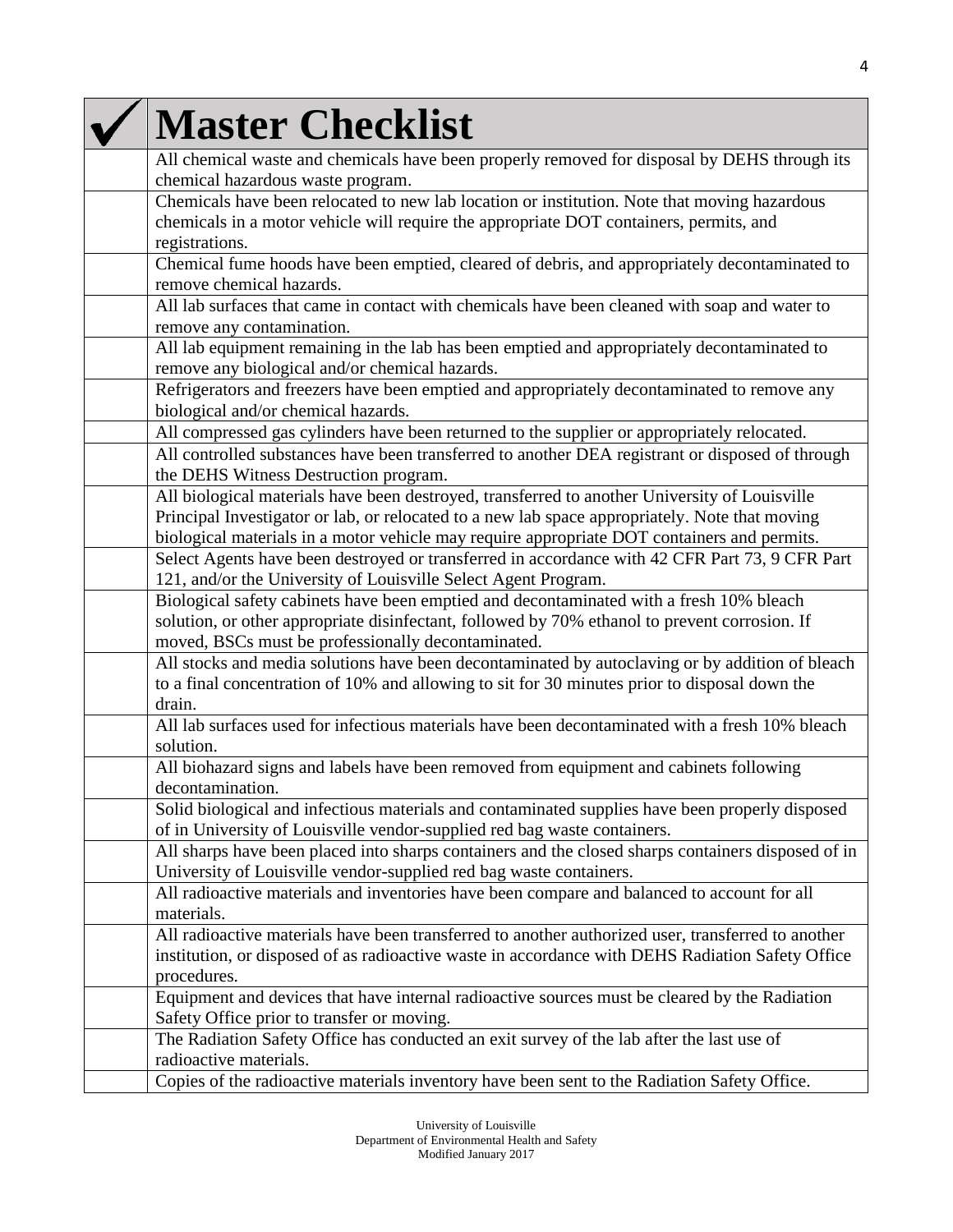| <b>General Lab Guide</b>                                                                                                                                                                                                                                                                                                                                                                                                                                                                                                       |
|--------------------------------------------------------------------------------------------------------------------------------------------------------------------------------------------------------------------------------------------------------------------------------------------------------------------------------------------------------------------------------------------------------------------------------------------------------------------------------------------------------------------------------|
| Remove any non-permanent absorbent pads and tape from all lab surfaces, including within<br>fume hoods. Dispose of contaminated absorbent materials in appropriate solid waste<br>containers.                                                                                                                                                                                                                                                                                                                                  |
| For moves within the University of Louisville, -80 freezers do not have to be emptied<br>assuming contents will not shift or break during the move. Freezers must be locked or<br>securely closed such that they will not open during the move. Exterior surfaces of freezers,<br>including doors and handles, must be disinfected using a fresh 10% bleach solution and any<br>other disinfectant appropriate for the materials stored in freezers. Contact DEHS for guidance<br>on appropriate disinfectants and procedures. |
| Refrigerators must be emptied before moving. All interior and exterior surfaces must be<br>cleaned with soap and water ad a fresh 10% bleach solution. Additional disinfectants may be<br>necessary depending on the materials stored in the refrigerators. Contact DEHS for guidance<br>on appropriate disinfectants and procedures.                                                                                                                                                                                          |
| Empty and properly dispose of all materials in drawers, cabinets, and fume hoods. Wipe<br>down surfaces with soap and water where chemicals were stored. Lab supplies (Petri dishes,<br>test tubes, glassware, unused sharps, etc.) may remain in drawers if usable, properly stored,<br>and an agreement with the department and any outgoing/incoming lab personnel has been<br>reached. DEHS is not responsible for removal of lab supplies for a vacating or incoming PI.                                                  |
| Ensure that all microtubes, pipette tips, glass Pasteur pipettes, razor blades, scalpels, and any<br>other used or open sharps are removed from within drawers, under equipment, and off the<br>floor and properly disposed of in appropriate glass waste and sharps containers.                                                                                                                                                                                                                                               |
| Decontaminate surfaces of ALL equipment using a fresh 10% bleach solution. Additional<br>disinfectants may be necessary depending on the materials used in the lab. Contact DEHS for<br>guidance on disinfectants and procedures. Equipment being released to movers, repair<br>services, or surplus will receive a signed DEHS sticker verifying proper decontamination.                                                                                                                                                      |
| Incubators and water baths must be drained of all standing water, including water inside the<br>jacket. Disinfect inside and outside surfaces using a fresh 10% bleach solution and any other<br>appropriate disinfectant. Contact DEHS for guidance on proper disinfectants and procedures.                                                                                                                                                                                                                                   |
| Contact DEHS for assistance with any chemical fume hoods where perchloric acid was used.<br>It is unacceptable to leave contaminated equipment or dispose of equipment in the trash.<br>Contact Physical Plant 502-852-6241 if unwanted equipment contains a compressor or<br>refrigerant.                                                                                                                                                                                                                                     |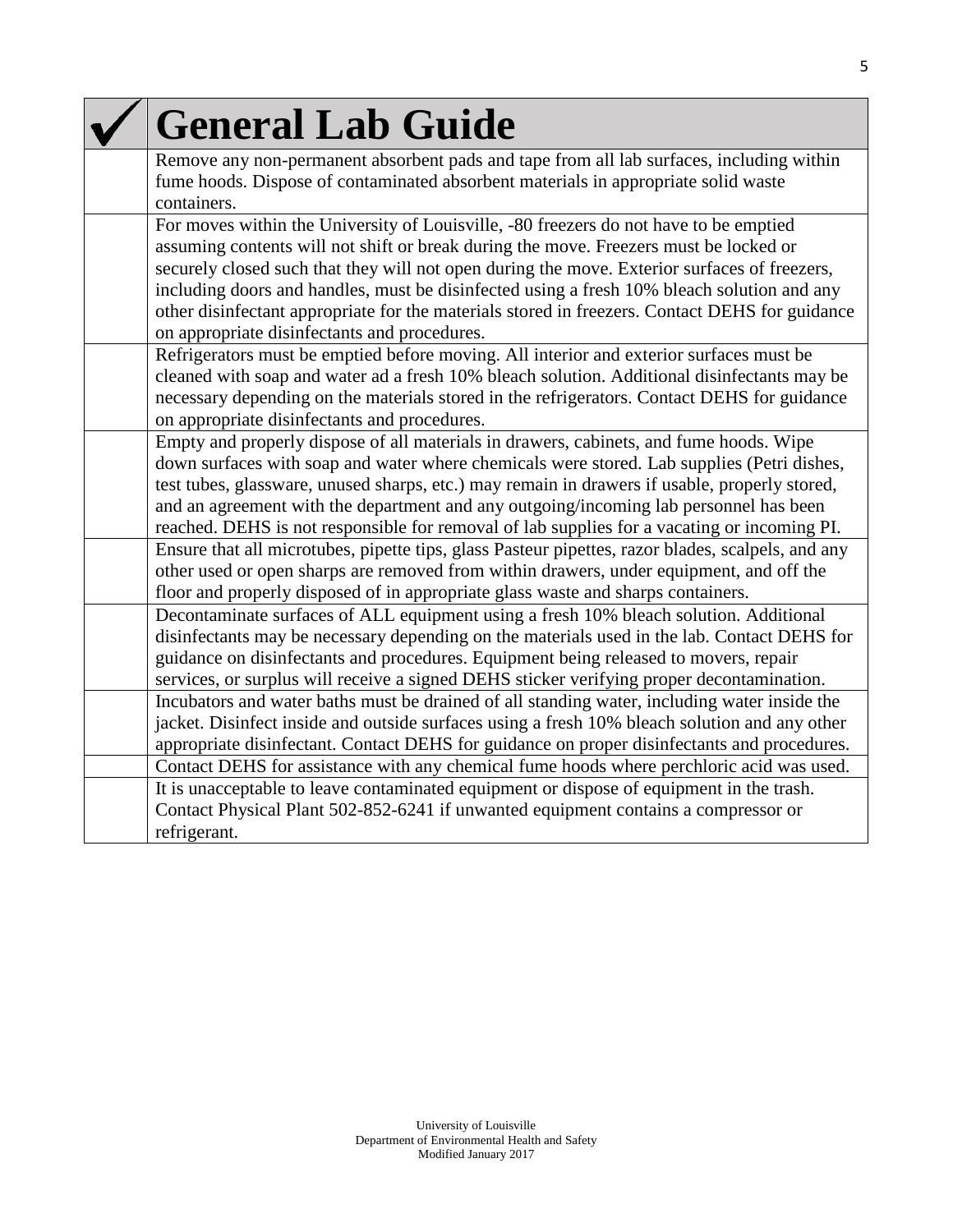# **Chemical/Chemical Waste Guide**

| Chemical/Chemical Waste Sorting and Disposal                                                   |
|------------------------------------------------------------------------------------------------|
| No chemical should be disposed of by discarding into trash, pouring into sinks or drains, or   |
| evaporating in chemical fume hoods. Designate an area to collect unwanted or waste             |
| chemicals. Complete the waste disposal forms to initiate a DEHS waste pickup. The Waste        |
| Disposal Chemical Pickup Form (University of Louisville login required) should be              |
| completed at least two weeks prior to the move. For large quantities of chemicals for          |
| disposal, contact the <b>Hazardous Waste Coordinator</b> 502-852-2956 for instructions.        |
| Hazardous waste cannot be moved from one location to another. The waste disposal               |
| forms and subsequent waste pickup must be completed prior to a final lab close-out clearance.  |
| Try to minimize the amount of chemicals that need to be moved to a new lab space; take this    |
| opportunity to dispose of chemicals that are expired, unused, or no longer needed. Ensure that |
| all containers are clearly marked as to the contents, hazards, and any applicable dilutions.   |
| Containers should be in good condition and capable of being securely closed. Check             |
| containers for expiration dates, signs of corrosion, or crystallization. Segregate compromised |
| or contaminated containers for disposal.                                                       |
| Identify and label any unknown substances; disposal of true unknown substances is very         |
| expensive. Segregate true unknown substances for identification during waste collection.       |
| Segregate unopened chemicals that have not expired and are not being transferred to a new      |
| location. DEHS may accept these chemicals into the redistribution program.                     |
| Carefully inspect shared storage areas such as refrigerators, freezers, cold rooms, and        |
| flammable liquid cabinets. Old reagents, samples, and inherited chemicals from past lab        |
| personnel must be identified and moved or disposed of properly.                                |
| Disposal of compressed gas cylinders                                                           |
| a) Mark empty cylinders as 'EMPTY.'                                                            |
| b) Remove regulators and replace valve stem cap.                                               |
| c) Contact compressed gas vendor for removal.                                                  |
| d) Return lecture bottles to the manufacturer. Contact the Hazardous Waste Coordinator         |
| 502-852-2956 for assistance with disposal if the manufacturer/vendor will not accept.          |
| Moving compressed gas cylinders                                                                |
| a) Ensure adequate gas cylinder restraints are available.                                      |
| b) Purge all lines and regulators on cylinders.                                                |
| c) Remove the gauge and regulator and secure the valve cap before moving.                      |
| d) Transport secured cylinders upright on wheeled compressed gas transport dollies.            |
| e) For moving toxic gases, contact DEHS 502-852-6670 for special procedures.                   |
| <b>Chemical Packaging</b>                                                                      |
| Package and transport chemicals only during normal business hours so that DEHS is available    |
| to assist in the event of an emergency.                                                        |
| Have spill clean-up materials on hand before you being packing. Wear proper personal           |
| protective equipment (PPE) such as gloves, lab coats, safety glasses or goggles when           |
| handling chemicals and chemical spills. While packing, ensure all chemical containers are      |
| properly labeled and securely closed.                                                          |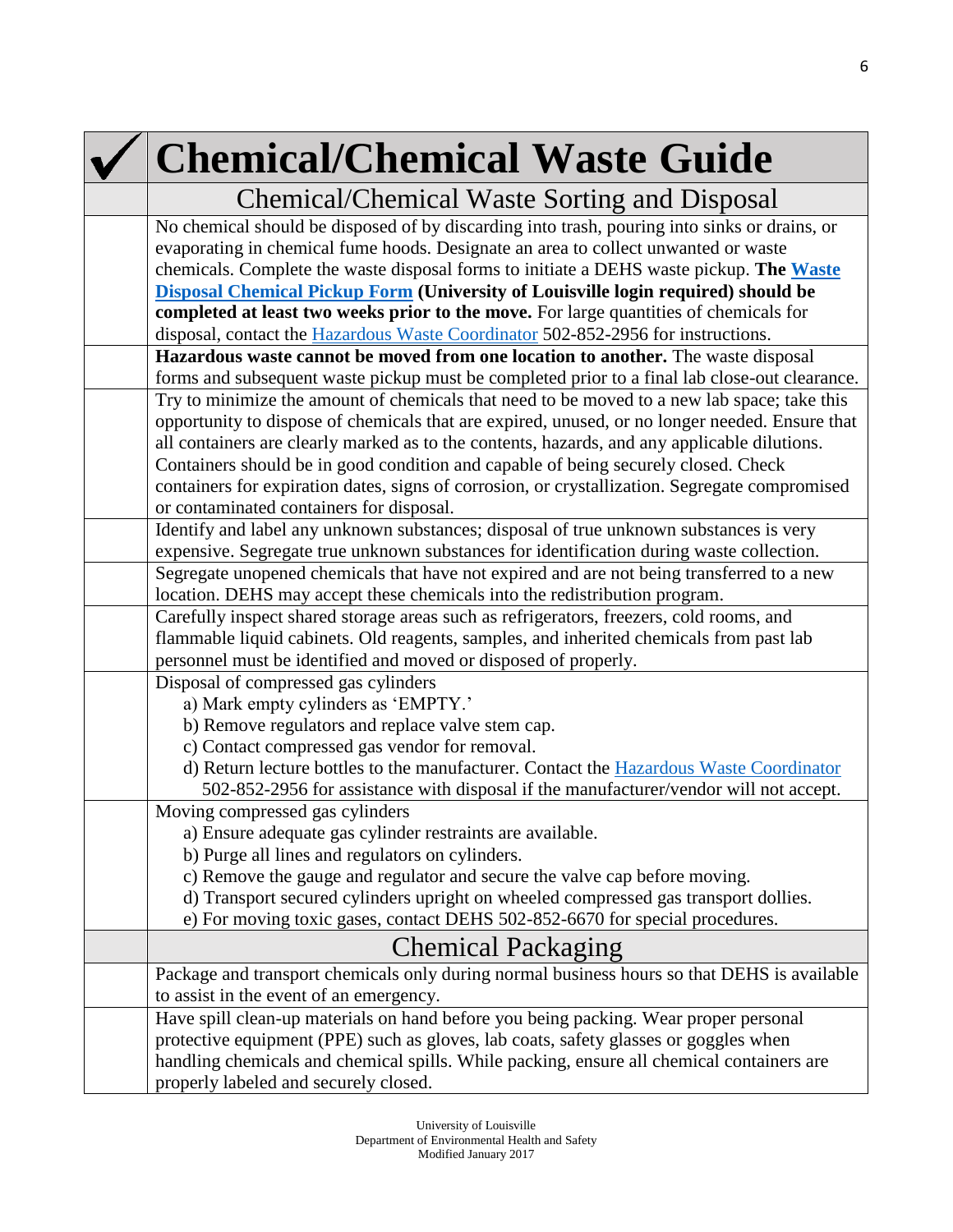| Keep an updated chemical inventory while packing so that it is readily available for the new   |
|------------------------------------------------------------------------------------------------|
| lab space.                                                                                     |
| Use sturdy trays, deep boxes, or 5 gallon buckets with lids to pack chemicals. Cushion         |
| containers with compatible absorbent materials to prevent breakage and spills. Pack            |
| containers so they can be completely closed and are not too heavy.                             |
| Label all containers according to general hazard class (see below).                            |
| Separate chemicals according to hazard class. This ensures incompatibles do not react          |
| should containers break and helps in unpacking and segregating chemicals for storage at a      |
| new location. Categories and typical identifiers include:                                      |
| Flammable and Combustible Liquids (Red)                                                        |
| Corrosive Acid (White A)                                                                       |
| Corrosive Base (White B)                                                                       |
| Flammable Solids (Red)                                                                         |
| Oxidizers (Yellow OX)                                                                          |
| Poisons and Toxins (Blue T)                                                                    |
| Cyanides (Blue C)                                                                              |
| Peroxide Formers (Yellow PF)                                                                   |
| Water Reactives (Yellow WR)                                                                    |
| Organic Peroxides (Yellow OP)                                                                  |
| <b>Chemical Moving</b>                                                                         |
| University personnel can use the above packaging guidelines to relocate chemicals if the new   |
| lab location is in the same or adjacent building to the previous lab location. University      |
| personnel cannot use personal vehicles to move hazardous chemicals. Physical Plant             |
| personnel cannot move hazardous chemicals. For assistance in intra-campus hazardous            |
| chemical relocations that require a motor vehicle, please contact the DEHS Hazardous Waste     |
| Coordinator 502-852-2956.                                                                      |
| To obtain qualified hazardous materials moving company information: if contracted by           |
| University of Louisville, call Purchasing at 502-852-6247; if contracted outside of University |
| of Louisville, contact the DEHS Hazardous Waste Coordinator 502-852-2956.                      |
|                                                                                                |

DEHS can provide assistance in moving hazardous materials; a two week notice for this service is required to ensure available personnel.

If an independent moving company is contracted to move hazardous materials via motor vehicle, DEHS requires the PI ensures the mover is licensed and certified to transport hazardous materials over the road and complies with DOT regulations 49 CFR 172.404 and 177.800 (employee training). Contact the [Hazardous Waste Coordinator](mailto:cathy.price@louisville.edu) 502-852-2956 for assistance.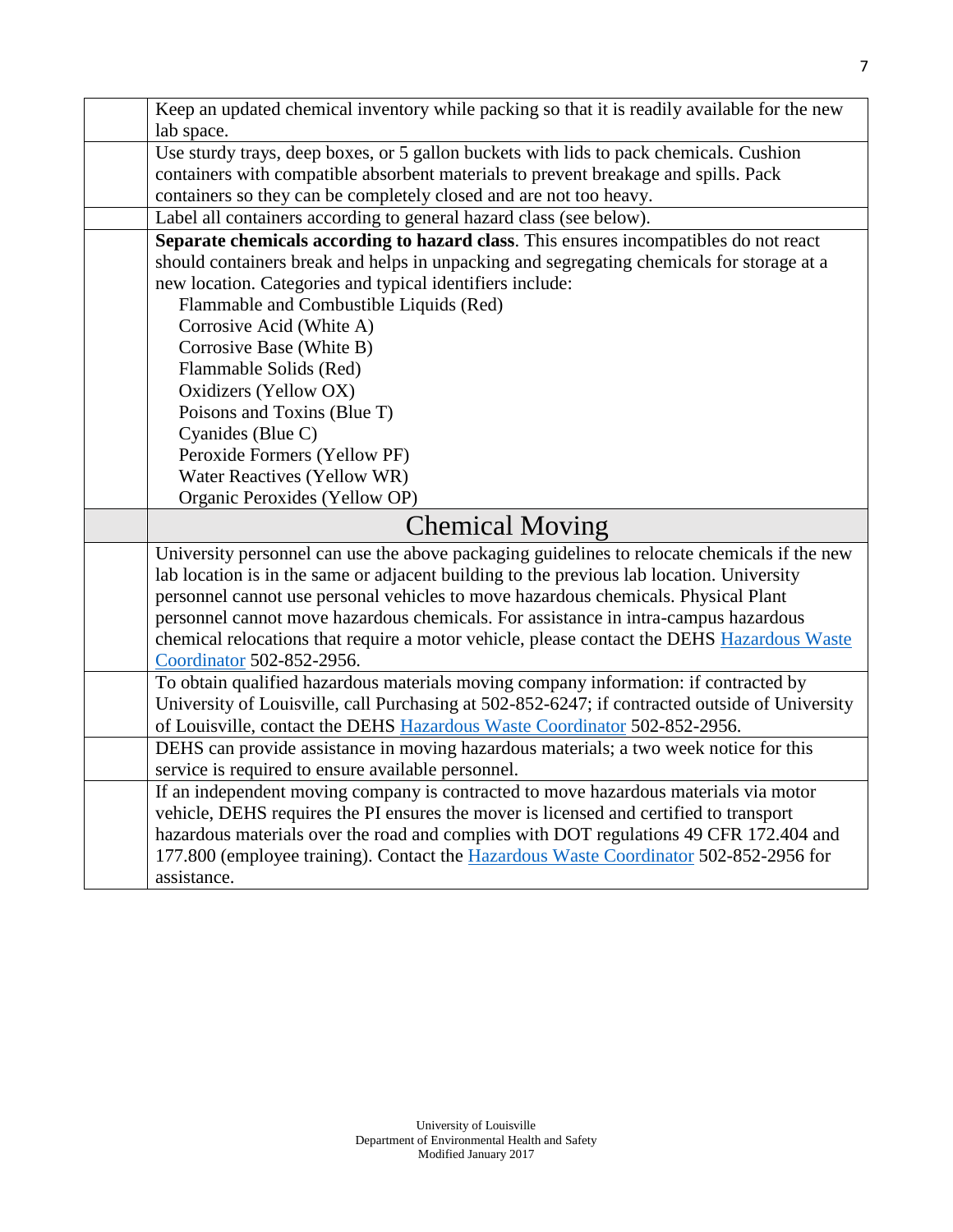| <b>Biological Materials and Waste Guide</b>                                                                                                                                                        |
|----------------------------------------------------------------------------------------------------------------------------------------------------------------------------------------------------|
| If you have an Institutional Biosafety Committee (IBC) registration, you must modify the                                                                                                           |
| registration in iRIS for:                                                                                                                                                                          |
| a) Location changes, including locations and certification dates of biosafety cabinets                                                                                                             |
| Termination of your IBC protocol if leaving the University of Louisville<br>b)                                                                                                                     |
| Transferring biohazard materials to another PI; the new PI must have an IBC registration<br>$\mathbf{c})$<br>in the same risk group and a lab at the same biosafety level as that required for the |
| transferred materials.                                                                                                                                                                             |
| Contact the <b>Biosafety Officer</b> 502-852-2959 with any questions.                                                                                                                              |
| Transfer of CDC/USDA Select Agents requires notification and approval by the CDC prior to                                                                                                          |
| move. A listing of select agents can be found here. Guidance documents and request forms can be                                                                                                    |
| found here. Contact the <b>Biosafety Officer</b> 502-852-2959 with additional questions.                                                                                                           |
| If you are transferring biological materials off campus to another institution, the proper                                                                                                         |
| DOT/IATA regulations must be followed. A current shipping certification is required to package                                                                                                     |
| these items for shipment. Contact the <b>Biosafety Officer</b> 502-852-2959 for guidance.                                                                                                          |
| Carefully inspect cold rooms, freezers, refrigerators, and shared spaces for biological agents.                                                                                                    |
| Samples must be either disposed of or moved to the new location. If items are left behind and a                                                                                                    |
| responsible person cannot be identified or contacted, the Department Chair assumes all costs and                                                                                                   |
| responsibilities for clean-up and disposal.                                                                                                                                                        |
| Properly dispose of all biohazardous and recombinant DNA waste in red-bag lined Stericycle                                                                                                         |
| boxes. Decontaminate all liquid biohazard waste by adding bleach to a final concentration of 10%                                                                                                   |
| and allowing it to sit for 30 minutes before disposal down the drain.                                                                                                                              |
| All biohazard materials must be double packaged before transport within the University of                                                                                                          |
| Louisville. The primary and secondary containers must be leak proof, and the secondary container                                                                                                   |
| should contain enough absorbent to absorb the entire contents of the primary container. The                                                                                                        |
| secondary container should be hard-walled and labeled with the biohazard symbol and PI contact<br>information.                                                                                     |
| Package and move biological materials during normal business hours when possible so that                                                                                                           |
| DEHS 502-825-6670 or the Biosafety Officer 502-852-2959 can be contacted if needed.                                                                                                                |
| Contact your liquid nitrogen (LN2) supplier to let them know your move date so they can assign a                                                                                                   |
| person to move your LN2 tanks. The N2 supplier must move your LN2 tanks. LN2 tanks should                                                                                                          |
| not be moved when full of liquid nitrogen; plan accordingly in the weeks before moving. Wipe                                                                                                       |
| handles and tops of the dewar with a fresh 10% bleach solution and any other appropriate                                                                                                           |
| disinfectant. Contact DEHS 502-852-6670 for disinfection guidance.                                                                                                                                 |
| <b>Biological Safety Cabinets (BSC)</b>                                                                                                                                                            |
| a) Disinfect and remove all contents from BSCs.                                                                                                                                                    |
| b) Disconnect the tissue culture vacuum flask and decontaminate the liquid waste by adding                                                                                                         |
| bleach to a final concentration of 10% and allowing it to sit for 30 minutes before disposal                                                                                                       |
| down the drain.                                                                                                                                                                                    |
| Disinfect all surfaces of the BSC with a fresh 10% bleach solution, or any other<br>C)                                                                                                             |
| appropriate disinfectant, followed by 70% ethanol to prevent corrosion. If accessible,                                                                                                             |
| disinfect under the work surface panels and front grille.                                                                                                                                          |
| If a BSC is being moved, professional decontamination is required. Preferred vendors<br>d)                                                                                                         |
| include: Lewis Testing 1-868-508-7958 or Precision Air Technology 1-919-812-0340.                                                                                                                  |
| Professional recertification is also required after relocation and some maintenance.                                                                                                               |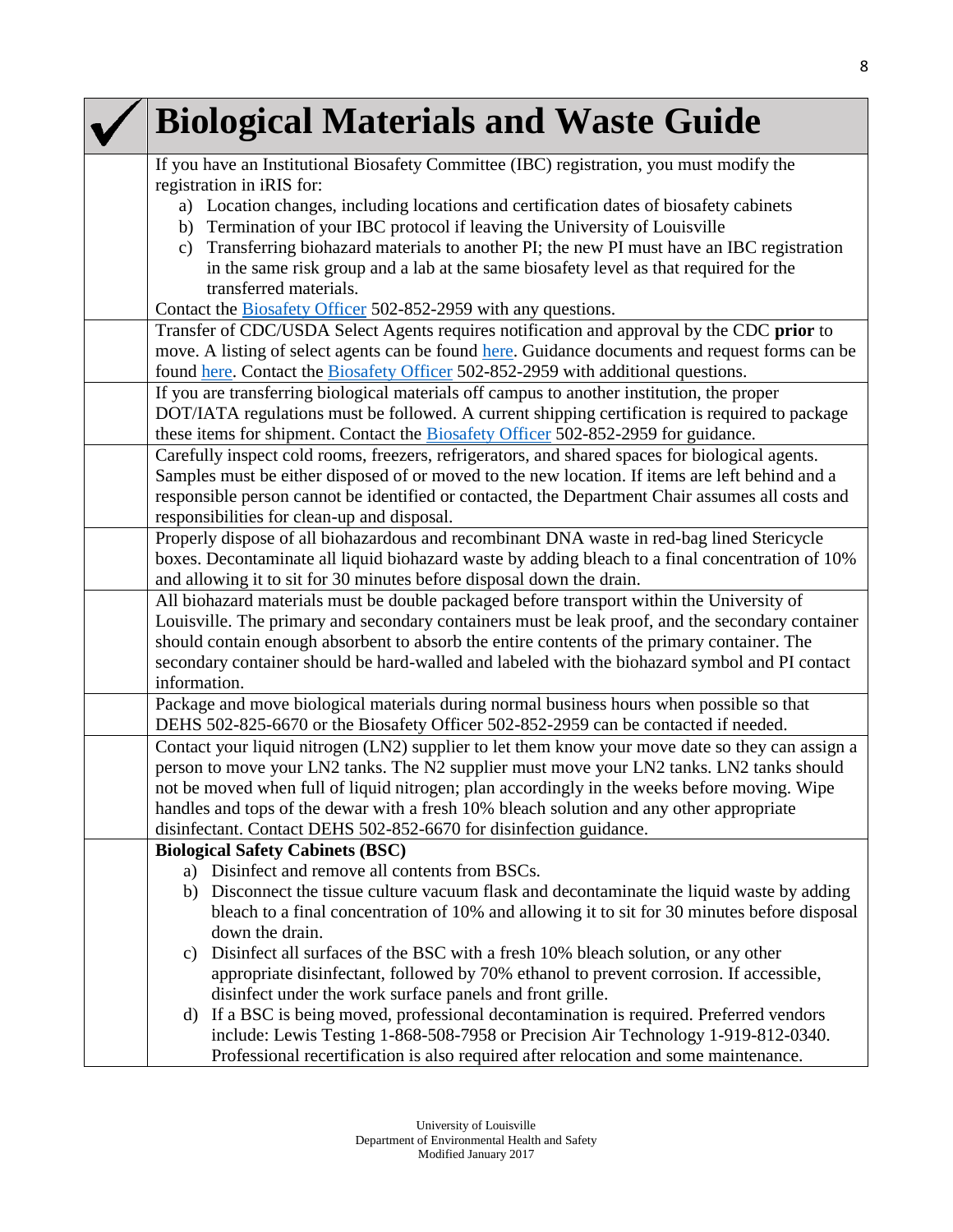| <b>Radioactive Materials Guide</b>                                                            |
|-----------------------------------------------------------------------------------------------|
| The Radioactive Safety Officer 502-852-6146 can assist with the movement of radioactive       |
| materials. Contact the RSO as soon as you know a tentative move date to arrange a Radiation   |
| Safety Exit Survey.                                                                           |
| At least 1 month prior to moving, amend your current Radioactive Materials Authorization      |
| Form to add new labs.                                                                         |
| Package all radioactive materials that can be disposed of as waste and request a radioactive  |
| materials waste pick up using this form.                                                      |
| Inform the RSO of any radioactive materials use areas that will not be vacated but movers     |
| will need to access. Any chemical fume hoods used with Iodine-125 or Iodine-131 must be       |
| surveyed by the RSO.                                                                          |
| If equipment used to store or manipulate radioactive materials is moving, request a survey of |
| the equipment from the RSO. This survey must be done prior to moving the equipment. If the    |
| equipment is being released to non-lab personnel (movers, repair services, surplus), DEHS     |
| will provide a sticker after verifying proper decontamination.                                |
| Prior to the move day, the RSO will perform a commissioning survey of the new lab spaces      |
| and post radioactive materials signage when necessary.                                        |
| After the old lab is vacated, the RSO will perform a Radiation Safety Exit Survey. Once a     |
| final survey indicated no radioactive materials or contamination, the RSO will send           |
| correspondence to the Authorized User stating decommissioning is complete.                    |
| The RSO will amend the authorization to add the new space and remove the vacated space.       |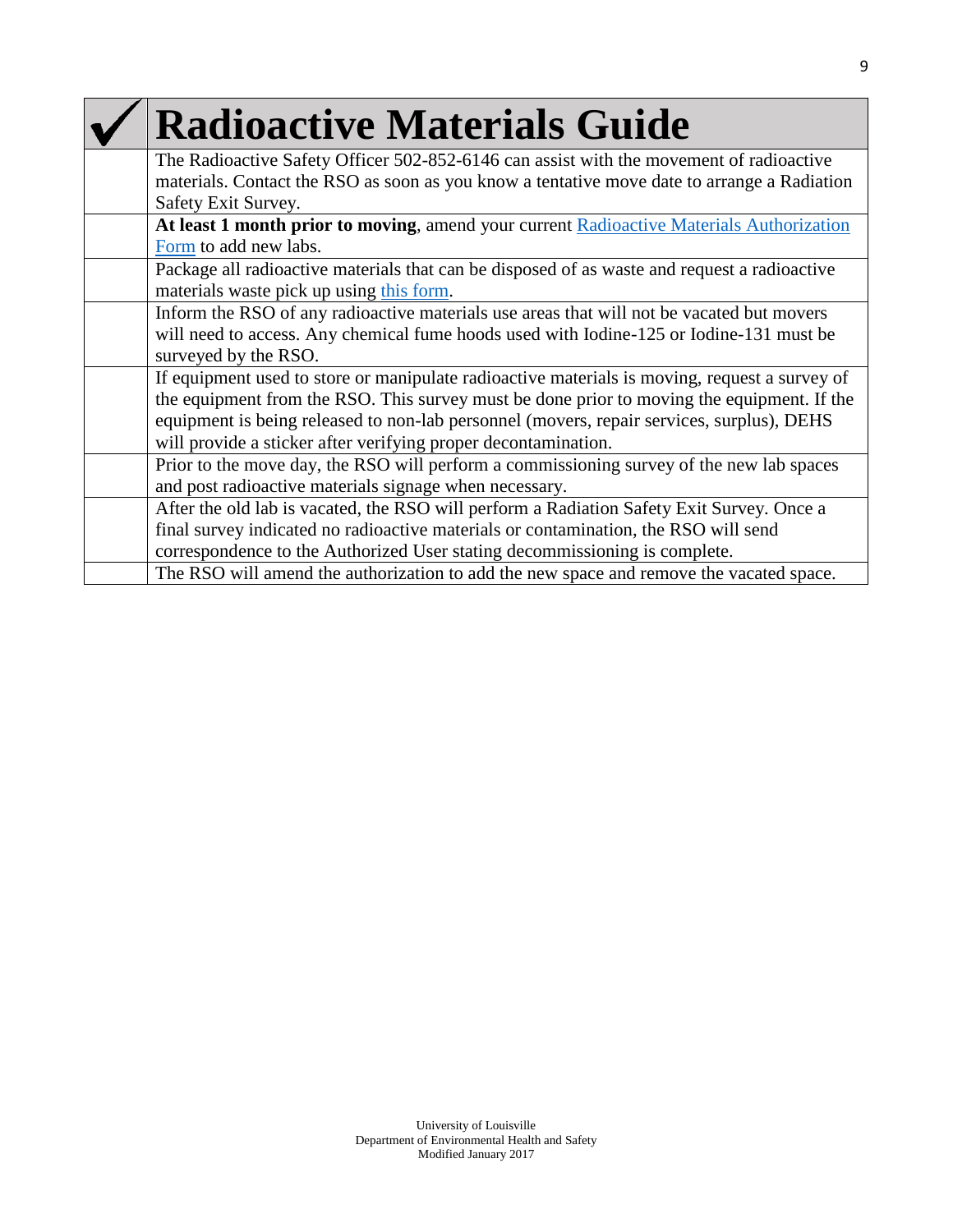

### How to Perform a Self-Inspection in BioRAFT

University of Louisville Department of Environmental Health and Safety 1800 Arthur St. Louisville, KY 40208 (502) 852-2830



**Step 2:** Navigate to the self-inspections module by clicking 'Self Inspections.'



**Step 3**: A new self-inspection can be started by clicking either of the two 'Add a new Self Inspection' links.

*The top menu can be used to search for previous self-inspections. The middle box will show all previous self-inspections. The bottom box will show findings from all selfinspections performed in the past 18 months.*

| <all></all>           | 噩                                                               | 噩                      |                           |
|-----------------------|-----------------------------------------------------------------|------------------------|---------------------------|
|                       |                                                                 |                        | Add a new Self Inspection |
| <b>Date</b>           | <b>Inspected Groups</b>                                         | <b>Inspection Type</b> | <b>Findings</b>           |
|                       | No inspections were found.                                      |                        |                           |
|                       | - Findings found during self inspections in the last 18 months- |                        | Add a new Self Inspection |
| <b>Findings Found</b> |                                                                 | Category               | <b>Frequency</b>          |
|                       | There were no findings found over the last 18 Months            |                        |                           |